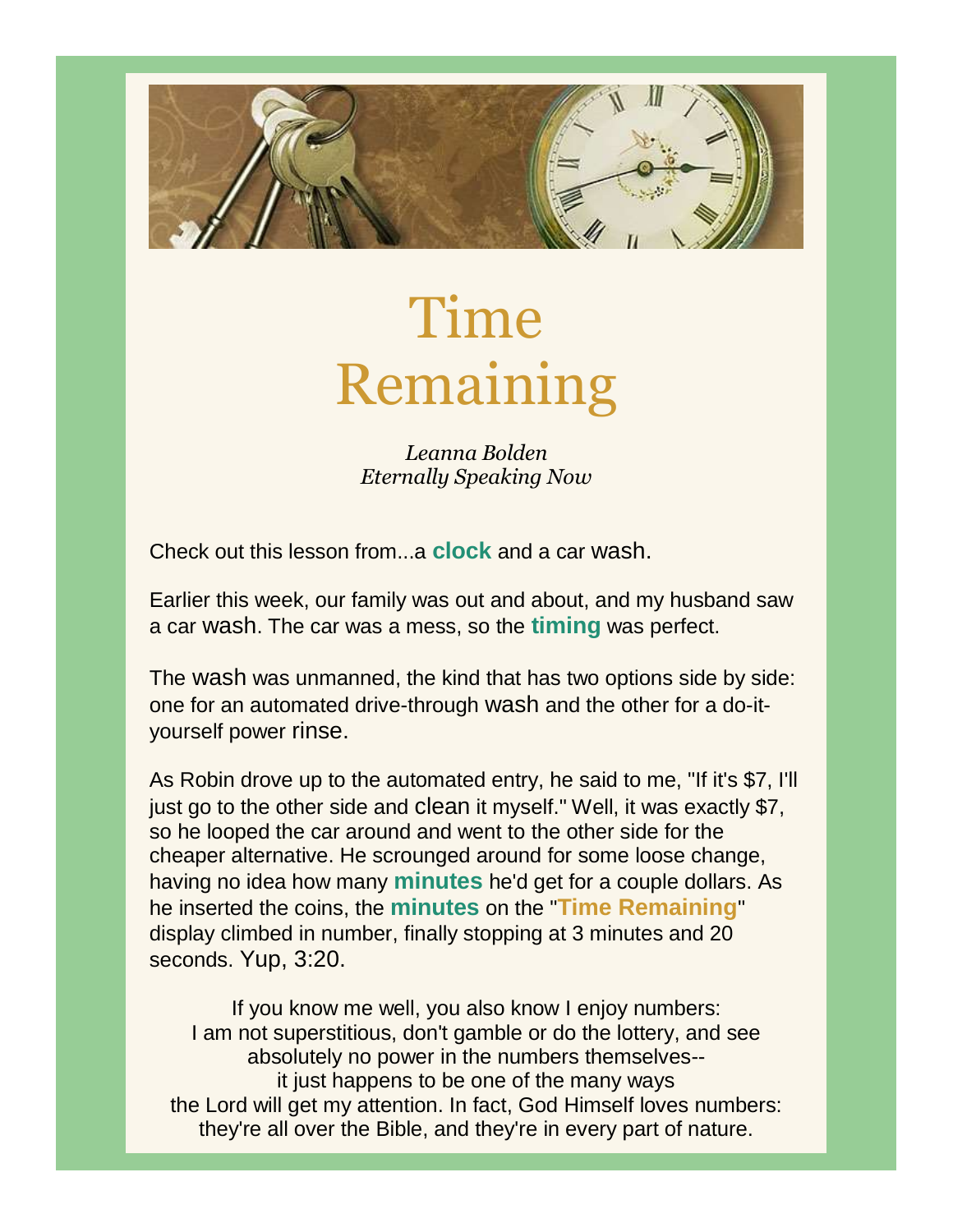I recently began reading *Mathematics: Is God Silent?* by James Nickel. It's fantastic. Math is at the basis of everything, and everything is created by God and for God. He is *"before all things, and in Him all things consist."* (Colossians 1) Our glorious Creator uses numbers to order everything, from the bee to the snowflake to the very molecules of the atmosphere in which we live and breathe.

> But I've digressed. Back to the car wash.

Every **time** God gets my attention through a number, it turns out to be the "address," or location for a verse in the Bible; and 320 is one of my favorites. [\(Read a previous writing,](https://storage.googleapis.com/production-constantcontact-v1-0-6/676/269676/CvXbrXwo/19617adf43f8443f9d3bf8d410c45973?fileName=website%20Do%20You%20320.pdf) *[Do You 320?](https://storage.googleapis.com/production-constantcontact-v1-0-6/676/269676/CvXbrXwo/19617adf43f8443f9d3bf8d410c45973?fileName=website%20Do%20You%20320.pdf)* [here.\)](https://storage.googleapis.com/production-constantcontact-v1-0-6/676/269676/CvXbrXwo/19617adf43f8443f9d3bf8d410c45973?fileName=website%20Do%20You%20320.pdf)

There are about five verses I love with this reference. One of them is Revelation 3:20, when Jesus says to His church,

> *"Behold, I stand at the door and knock. If anyone hears My voice and opens the door, I will come in to him and dine with him, and he with Me."*

When I saw the car wash **"Time Remaining"** sign say 3:20, I (of course) took a picture. Then I spoke Revelation 3:20 out loud and did what it says: opened the door of my mind and heart and invited Jesus into my **moment**.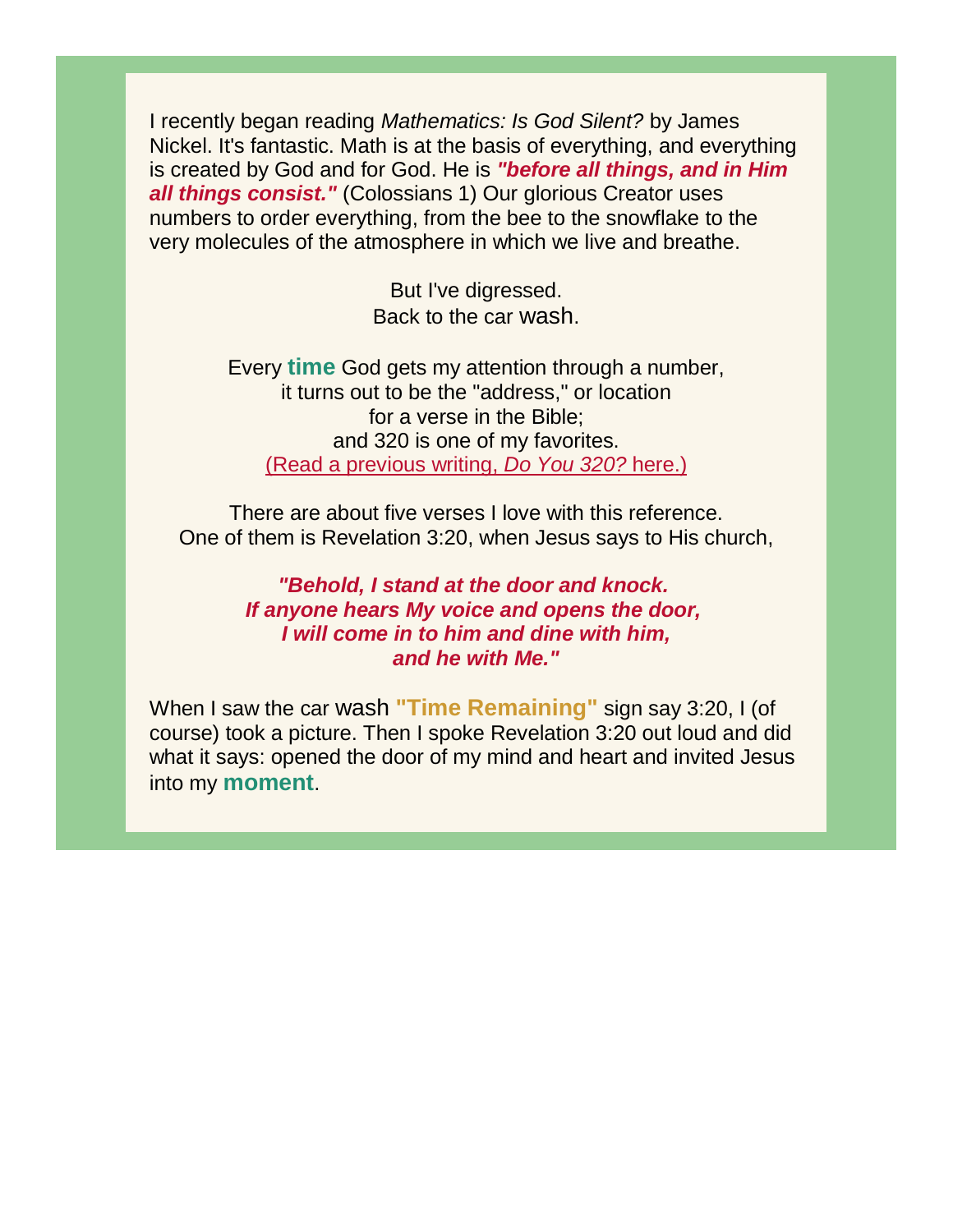

### Then something intriguing happened.

As I watched from inside the car, I noticed that the **"Time Remaining"** sign wasn't changing.

**Time** passed, but the **timer paused**.

Robin power-rinsed all areas of the car, but 3:20 didn't count down.

In fact, after the car was cleaned and as we drove away, the sign still said, "3:20 **TIME REMAINING**".

> This was a simple phenomenon that spoke powerfully to me.

May I share a lesson from the **clock** and the car wash?

The Bible says we know not the **day** or **hour** when Jesus will return for His Bride. (Matthew 24:36) God's Word also says we don't know what **tomorrow** will bring. (James 4:14) It also says only God knows the number of our **days**. (Job 14:5)

**Today** could be our last. We do not know our **time remaining**, but we do know this:

> *Jesus is constantly knocking at our doors, calling us to open up and let Him in.*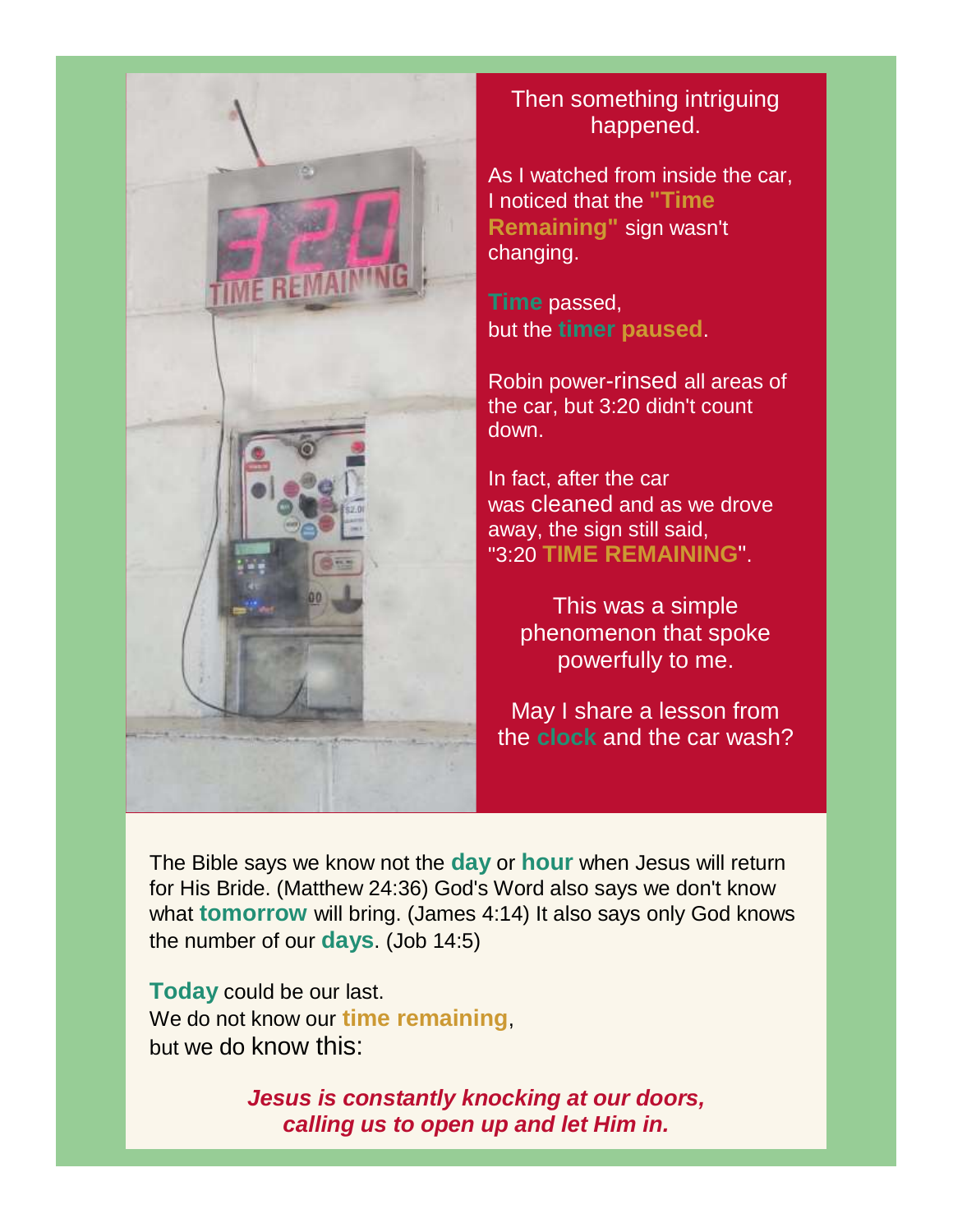Did you know that Revelation 3:20 is the Lord speaking to His church? The context isn't about unbelievers opening the doors of their hearts to get saved. While God does desire that, and we can certainly encourage an unbeliever to do so, *the message from God in this verse is actually to believers-- to those already saved.*

> It's an invitation for those who call Jesus our Lord to actually live like He is our Lord.

> > How do we do that?

#### By **pausing**,

listening to the voice of our Savior, opening the door of our minds and hearts, and 'letting Him in'.

Engage in **daily**, **hourly**, **minute-by-minute** fellowship and communion with Him.

Talk with Him, tell Him how you feel, and welcome Him into every **second**.

> That is something we can do-- *we must do*- while we still have **time remaining**.

## **CHALLENGE**

In the midst of this car-wash-**time-remaining**-320 encounter, I had been texting back and forth one of my dear friends. For **years** she has endured a long, emotionally grueling trial, primarily involving the health of her father. He has suffered with leukemia, neuroendocrine cancer, immune compromise, and all the hideous side effects of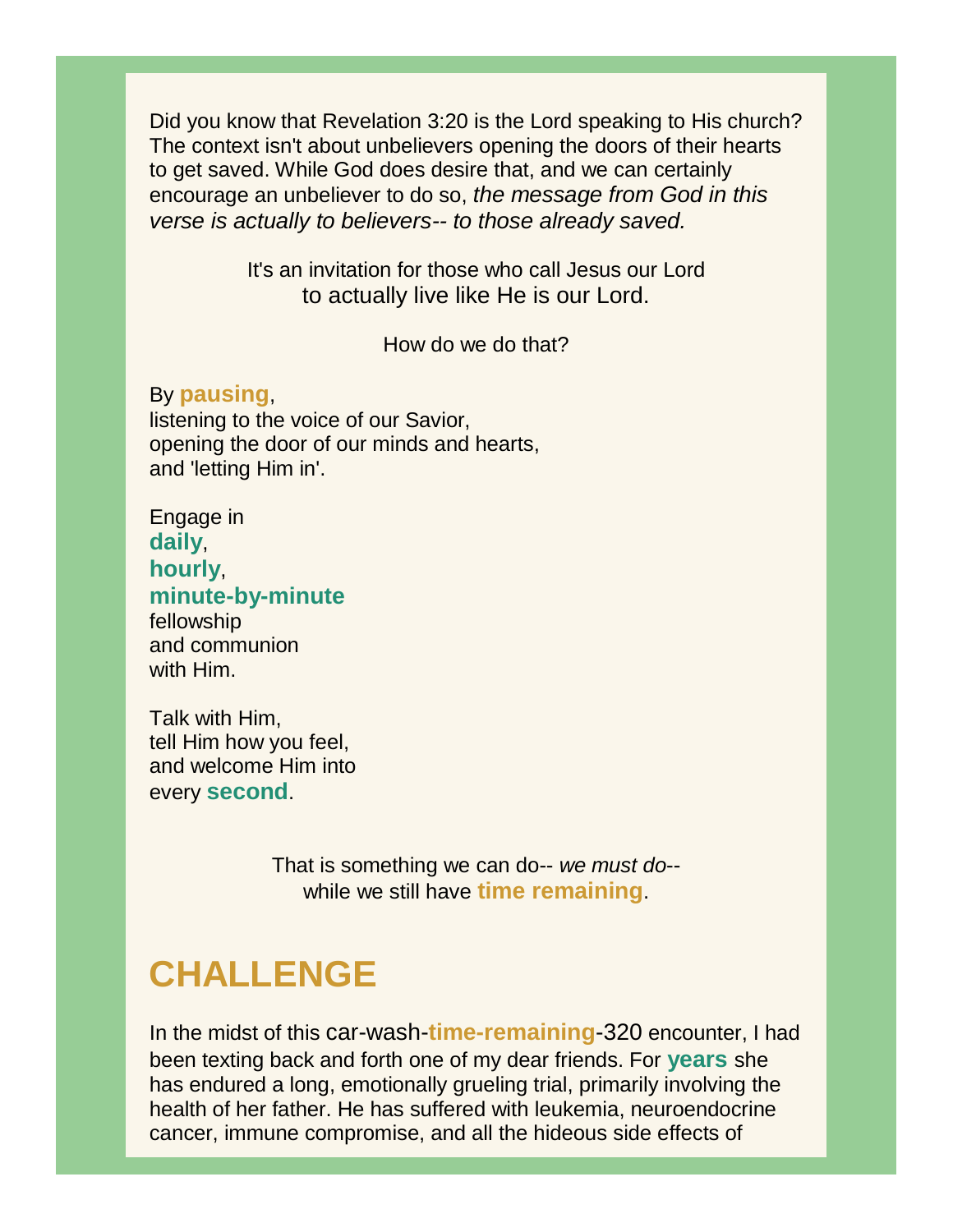radiation and chemotherapy. Through all the tears, unknowns, and raw emotions, my friend has displayed a holy determination to keep her faith in God and hold fast to His promises. Many have prayed alongside their family, and we've seen the mighty hand of God countless **times**.

> Then this week, doctors warned he may only have **weeks** to live.

Knowing what my friend has gone through, and because we were already in the middle of a series of texts, I was compelled to send her the above picture along with a summary of this **clock** and car wash story. I also mentioned Ephesians 3:20 in my message to her, as it 'just happened' to come to mind as I texted. (Included below is verse 21 as well.)

> *"Now to Him (God) who is able to do exceedingly abundantly above all that we ask or think, according to the power that works in us, to Him be glory in the church by Christ Jesus to all generations, forever and ever. Amen."*

Her text back to me was beautiful. Here is a portion of it:

*"Amen! An emphatic "Yes!!" to everything you said. AND, additionally: Ephesians 3:20 happens to be the one scripture that nearly everyone has sent to me in response to my last letter about Dad. I also received Revelation 3:20 from one person as well. God can do anything with my Dad's remaining time... i.e. multiply it or cause it to stand still. He can do far more than we could ever imagine or guess or request in our wildest dreams!"*

How encouraging. These are words of a woman dealing first-hand with a heart-wrenching situation. God often gives us a consistent message or repeated Scripture, using multiple sources. *He loves His children.*

I know many reading this have also had to endure great suffering, experiencing pain similar to my friend's, even **now**. I pray her words are comforting to you in a personal way.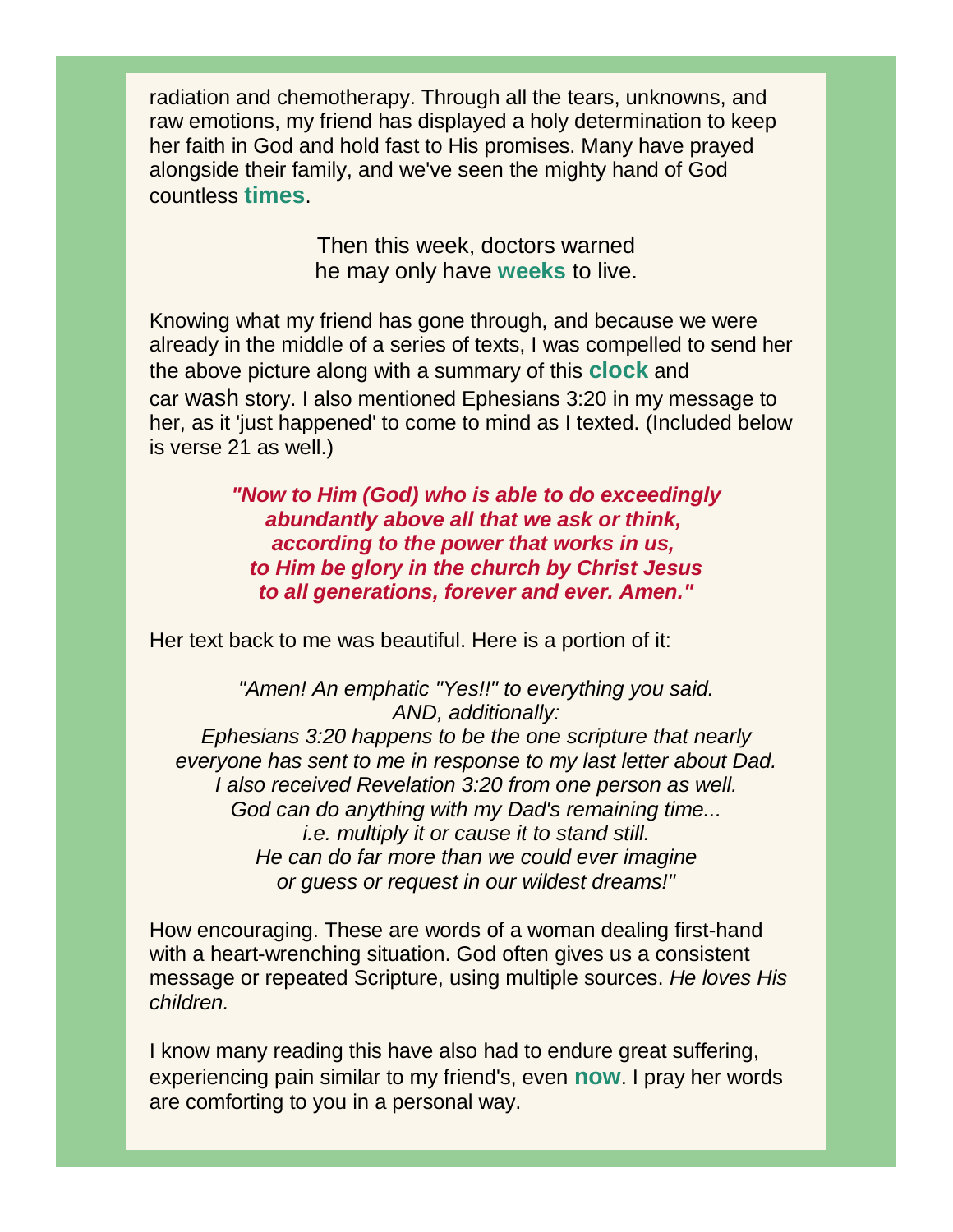Her testimony is not yet finished, but frequently it's our response during the yet-to-be-finished testimony that speaks the loudest.

She finished her text by saying,

*"Further, if God went to such lengths to speak this truth to us (through the 3:20 sign) at the price of a couple dollars (for a car wash), how much more so will He ensure that we see it (His truth) made manifest in Dad, with Jesus' own blood having been paid! I'm overwhelmed."*

Dear people of God, we don't know how much **time** we have remaining. In the **moments** we do have, may this simple incident of the **clock** and the car wash remind us **today** to **pause**, make the most of every **minute**,

invite Jesus into each **second**, and rise up yet again with a steadfast faith that believes God is able to do exceedingly abundantly above all we can ask or think.

> Did you know there is an historically documented situation in human history when God stopped **time**? The sun and moon literally **paused**. They stood still. The Lord did it to defeat the enemy!

Even mathematicians and scientists over the **years** have discovered evidence of this event having occurred. (Read the true story in Joshua 10 below.)

> God is for you. He fights for you. **Pause** and let Him in.

#### **[Link to Joshua 10: God Pauses Time](https://www.blueletterbible.org/kjv/jos/10/1/ss1/s_197001)**